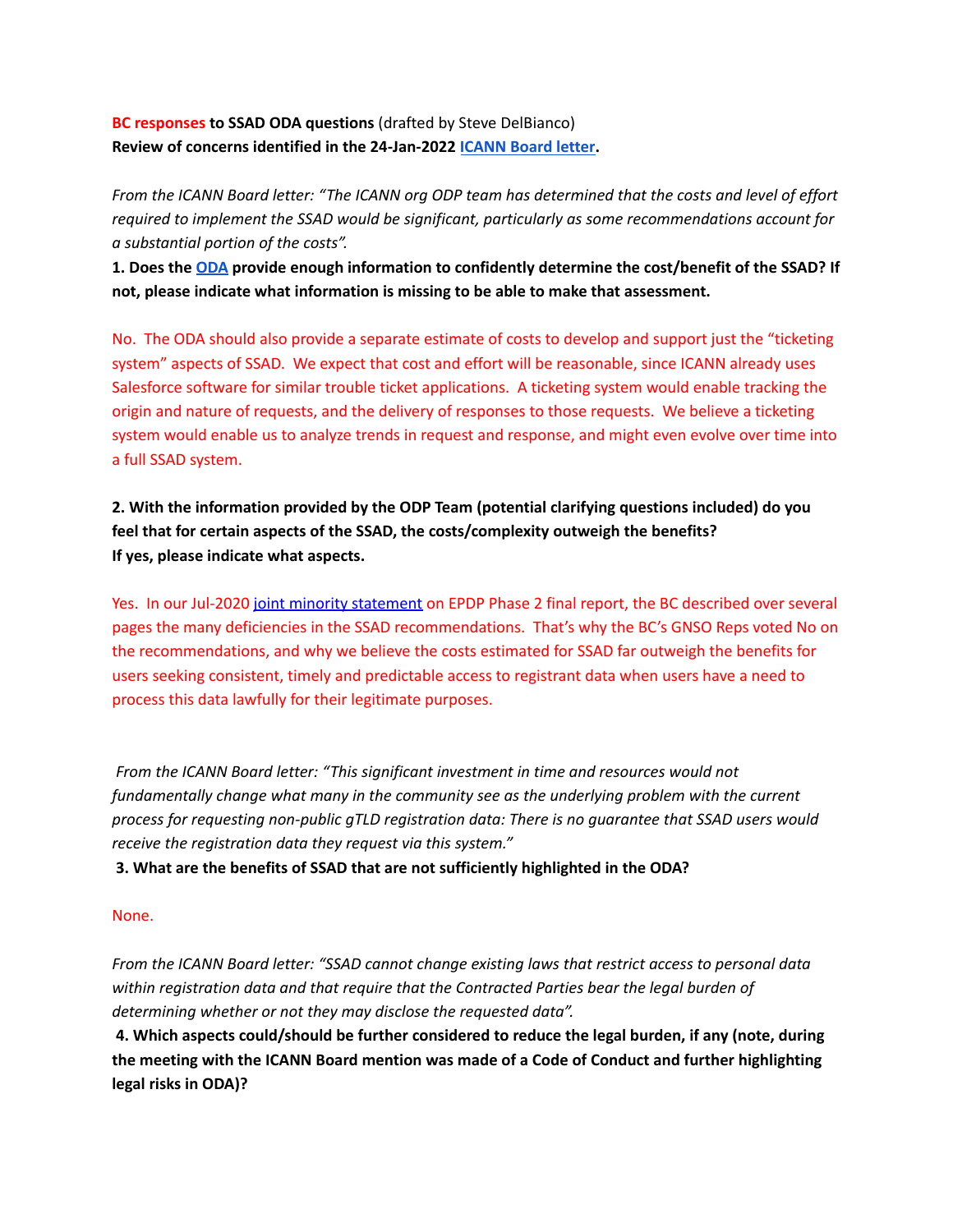After Phase 1, we expected to develop a policy supporting centralized decision making. But the Phase 2 Report does not enable ICANN to evolve into its natural role of centralized decision maker. Instead it has the effect of giving the contracted parties undue discretion to individually interpret their obligations under the GDPR and their contracts with ICANN without any requirement for reasonableness, uniformity, or other safeguards. SSAD also fails to provide an adequate mechanism to permit centralization and automation in the future, and therefore locks-in the inefficiencies of decentralized decision-making and responsibility.

From the ICANN Board letter: "The market demand for an SSAD remains unclear. This makes it difficult to predict the estimated fees for such a system, as lower usage figures would result in higher fees in order to *recover operating costs. ICANN org surveyed both contracted parties and potential requestors to assess demand, with inconclusive results. The number of queries requestors claimed to have made outnumbered the number of requests contracted parties reported receiving. Attempts to contract a reputable market* research firm to help quantify the demand for the system were stymied, as many large firms turned down *the work due to the unknowable nature of the demand for this service."*

5. Are there ways to better assess the demand for an SSAD? Is it possible to assess such a demand **without knowing the price point? (note, during the meeting with the ICANN Board it was suggested** that a pilot could be contemplated that would give better insight into potential usage, but is it possible **to conduct such a pilot without significant expense / effort?)**

Yes. As noted in our response to Question 1, the BC believes we could assess request demand and response via just a "ticketing system". We expect that cost and effort will be reasonable, since ICANN already uses Salesforce software for similar trouble ticket applications. A ticketing system would enable tracking the origin and nature of requests, and the delivery of responses to those requests. We believe this would enable us to analyze trends in request and response, and to identify parties not responsive.

*From the ICANN Board letter: "ICANN Contractual Compliance receives very few complaints related to non-public gTLD registration data requests. However, some reporters indicated that they do not submit complaints related to the non-disclosure of registration data because they know that Contractual Compliance is unable to compel disclosure, which would remain unchanged under the adoption of an SSAD."*

**6. Is there a common understanding / agreement on the problem that SSAD is trying to address? (see also question 3 – what are the benefits of SSAD that may not be sufficiently highlighted)**

No. The contract parties and NCSG have a fundamentally different understanding of what the EPDP should have accomplished, relative to the shared understanding of the BC, IPC, GAC, ALAC, and SSAC. When the ICANN Board adopted the Temporary Specification in May 2018, it noted, "the Board's actions are expected to have an immediate impact on the continued security, stability or resiliency of the DNS, as it will assist in maintaining WHOIS to the greatest extent possible while